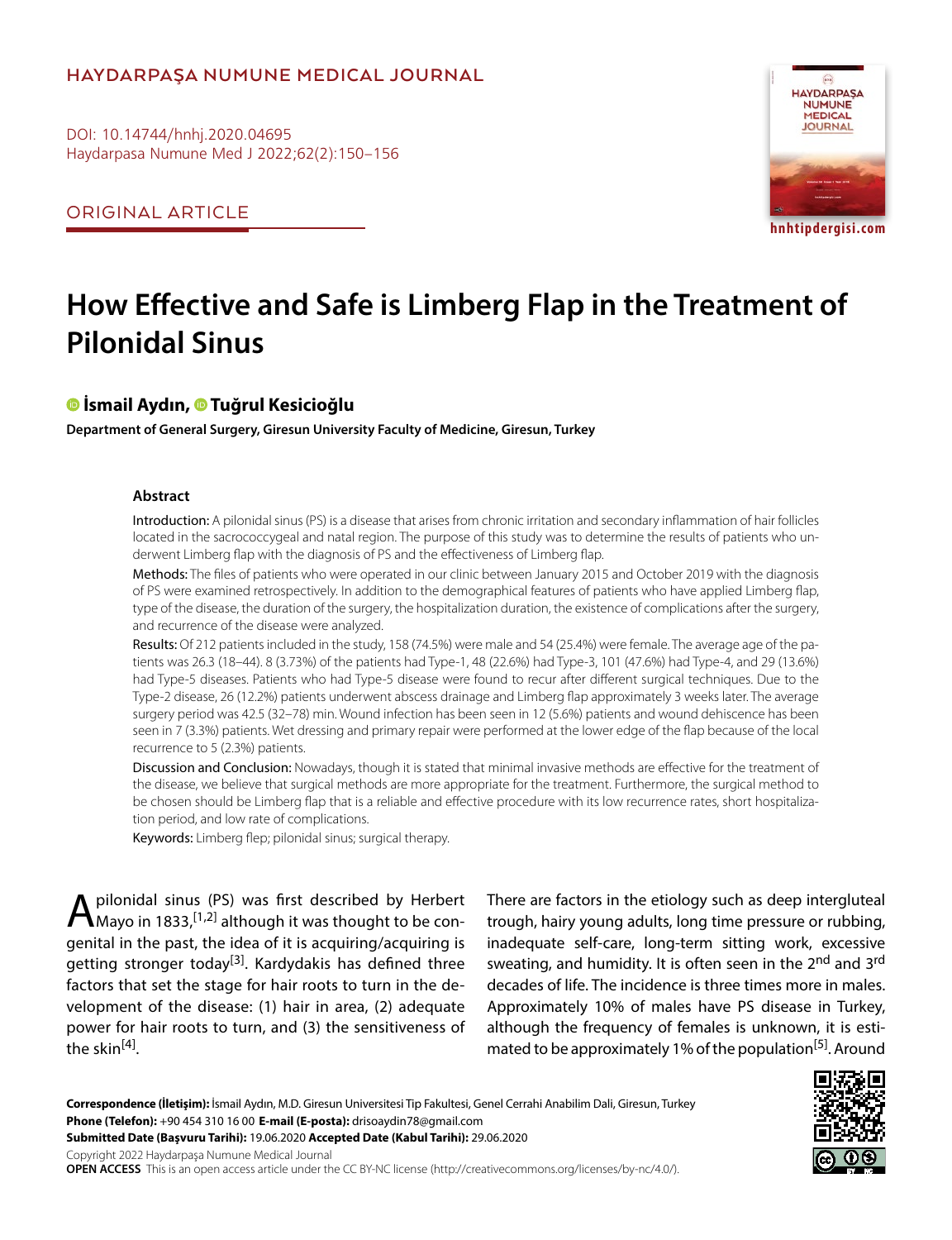40% of patients have a family history. The rate ratio of its association with hidradenitis suppurativa is approximately 20%<sup>[6]</sup>. Sedentary life, having a firm, and cerebriform hairs deep gaps between hips and doing a lot of work by sitting are other risk factors<sup>[7,8]</sup>.

Even though a lot of methods have described for the treatment of the disease such as medical, minimal invasive, and surgical, there is no determined gold standard treatment method so far<sup>[9]</sup>. The ideal method should have a high success rate, low pain, complication, and recurrence risk and it should allow a patient to return to normal life as soon as possible<sup>[10]</sup>. The choice of the patient and the experience of the surgeon stand out as the most significant factors for the treatment of disease<sup>[11]</sup>.

The disease of PS is separated into five groups in a study that is done by Tezel<sup>[12,13]</sup>:

- Type 1 Asymptomatic sinus opening (without an abscess/drainage history)
- Type 2 Acute pilonidal abscess
- Type 3 Sinus opening that is limited to the navicular region that has abscess/drainage or flix history (chronicsymptomatic)
- Type 4 One or more sinus openings outside the navicular region (chronic-symptomatic)
- Type 5 Recurrence after any surgical treatment (Recurrence PS).

Chronic PS disease is composed of Type-3 and Type-4 disease and Recurrence PS disease is composed of Type-5 disease. The disease is generally get diagnosed based on the clinical history and physical examination findings. Physical examination findings involve sinus orifice(s) in the intergluteal trough, abscess, painful lesion(s), purulent flix, and pyogenic granuloma-like sinus openings on the gluteus. Hairs can be seen inside the sinus orifices. Acute disease is characterized by an abscess accompanied by a cellulite and fluctuant bulk. Chronical disease, on the other hand, shows indications with chronic drain sinus(s) or repeatable acute attacks<sup>[14]</sup>.

The surgical treatment of chronic PS disease is divided into four groups:<sup>[14]</sup>

- 1. İncision and debridement
- 2. Excision and leave open/marsupialization
- 3. Excision and primary closure
- 4. Excision and closing with flap.

The surgical treatment is still considered the most effective treatment method for PS disease and there have been a lot of methods identified in surgical treatment until today. Considering the deep intergluteal trough, which is one of the factors in the etiopathogenesis of the disease, fixing the intergluteal trough by flap surgeries seems to be a rational approach. The most important advantage of the flap surgeries is to close the defect that occurs after removing the diseased area without any tension in the tissue and to flat the natal trough. Thus, recurrence is decreased to an acceptable rate ratio. All flap methods have their own challenges, complications, and learning periods. The most commonly used techniques are The Karydakis and Limberg (rhomboid) flaps.

### **Materials and Methods**

The files of patients who were operated in our clinic between January 2015 and October 2019 with the diagnosis of PS were examined retrospectively. In addition to the demographical features of patients who have applied Limberg flap, type of the disease, the duration of the surgery, the hospitalization duration, the existence of complications after the surgery, and recurrence of the disease were analyzed. Necessary permissions were obtained for this scientific study.

#### **Surgical Procedure**

In the technique of Limberg Flap, a rhomboid skin incision is made by putting the sine orifices in the center and all tissues are removed as a total by descending to the presacral fascia. After the excision, a line which has equal length to the length of the rhombus is drawn that passes through the bisector of the lateral corner of the rhomboid. At the end of this line, the flap is organized by drawing another line that is parallel to the top and lower lateral edges. The bottom of the flap is raised including the fascia on the gluteal muscle, is rotated to fill the excised area, and is sutured to edges of this area. Wound lips that remain in the gluteal area are closed as primarily<sup>[15]</sup>. It should be known that if too much adipose tissue is laterally excised instead of removing the derma, the rate of seroma and hematoma may increase, deep sutures can enhance the wound complications and the pain. Hence, it is significant to be careful.

After the patient is placed on the table and post the general or spinal anesthesia<sup>[16]</sup>;

- Antibiotic prophylaxis is applied
- The hips are tied and the patient is given the jackknife osition
- The hips are shaved and painted with povidone-iodine
- The sines are found and methylene blue is injected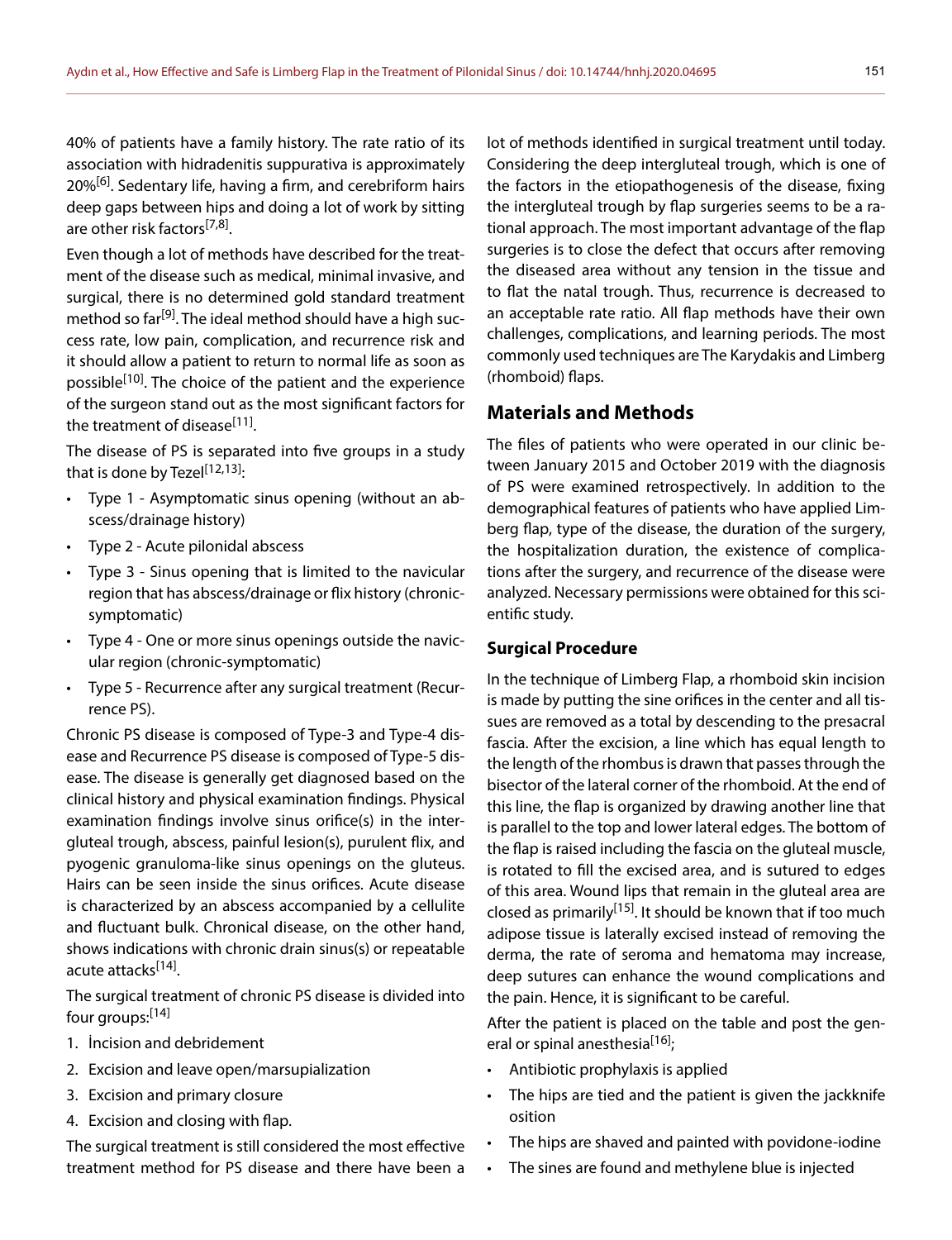- The tissue that is going to be excised is marked as a shape of rhomboid
- All the diseased tissues are excised till to the presacral and gluteal fascia
- Flap is formed by going down, along the gluteus maximus fascia
- Homeostasis is ensured carefully, gauze patch that impregnated hot water can be chosen
- Flap is got through and brought closer to the deep fascia with absorbable suture
- The vacuumed drain is placed under the flap
- Adipose tissue is closed with absorbable sutures
- The skin is closed with non-absorbable suture
- The oral antibiotherapy continues for 7 days
- The drain is drawn when the drain fluid reaches <20 ml/ day (Fig. 1).

## **Results**

Two hundred and twenty-three patients have undergone the Limberg Flap. Eleven patients who could not be followed up were excluded from the study. Of 212 patients included in the study, 158 (74.5%) were male and 54 (25.4%) were female. The average age of the patients was 26.3 (18–44). Eight (3.73%) of the patients had Type-1, 48 (22.6%) had Type-3, 101 (47.6%)



**Figure 1.** The Limberg technique **(a)** pre-surgical anatomical drawing of the flap with the help of a ruler and pen **(b)** Excision of the diseased tissue **(c)** Removing the flap **(d)** Closing the defect with flap.

had Type-4, and 29 (13.6%) had Type-5 diseases. Patients who had Type-5 disease were found to recur after different surgical techniques (Table 1). Due to the Type-2 disease, 26 (12.2%) patients underwent abscess drainage and Limberg flap approximately 3 weeks later. The average surgery period was 42.5 (32–78) min. The duration of hospitalization was 1.3 (1–2) days. Wound infection has been seen in 12 (5.6%) patients and wound dehiscence has been seen in 7 (3.3%) patients. Wet dressing and primary repair were performed at the lower edge of the flap because of the local recurrence to 5 (2.3%) patients. All of the local recurrences have seen in the patients who had a Type-4 and Type-5 disease.

The most common complication after surgery was wound site infection which happened to 12 patients. It all improved with the local dressing with furacin and the oral antibiotherapy. Patients, who had disintegration at the wound site, were followed up with wet dressing and the got primary sutured under local anesthesia. The surgery areas of the patients with local recurrence at the lower edge of the flap were closed by primary sutured under local anesthesia after debridement and wet dressings. Seroma, hematoma, and flap necrosis were not observed in any patients. None of the patients who developed a complication had to be hospitalized again. They all got followed up and treated in the outpatient circumstances. For a long period of time, wound site pain or paresthesia were not detected in the patients (Table 2).

| <b>Table 1.</b> The distribution of the cases by disease type                                                                         |             |
|---------------------------------------------------------------------------------------------------------------------------------------|-------------|
| Tip 1- Asemptomatic sinüs opening<br>(No history of abscess/drainage)                                                                 | $8(3.73\%)$ |
| Tip 2- Acute pilonidal abscess                                                                                                        | 26 (12.2%)  |
| Tip 3- The sinus openings, that are limited<br>to the navicular region, with the history of<br>abscess/drainage (chronic-symptomatic) | 48 (22.6%)  |
| Tip 4- One or more sinus openings outside<br>the navicular region (chronic- symptomatic                                               | 101 (47.6%) |
| Tip 5- Recurrence after any surgical treatment<br>(Relapse PS)                                                                        | 29 (13.6%)  |

#### **Table 2.** Postoperative complication rates

| Wound site infection<br>14 (5.6%)<br>Hematoma<br>$0\%$<br>7(2.3%)<br>Local recurrence at the lower edge of the flap |  |
|---------------------------------------------------------------------------------------------------------------------|--|
| Seroma<br>$0\%$<br>Disintegration at the wound site<br>$9(3.3\%)$<br><b>Flap Necrosis</b><br>%0                     |  |
| Long time paesthaesia<br>%0<br>Long time pain<br>%0                                                                 |  |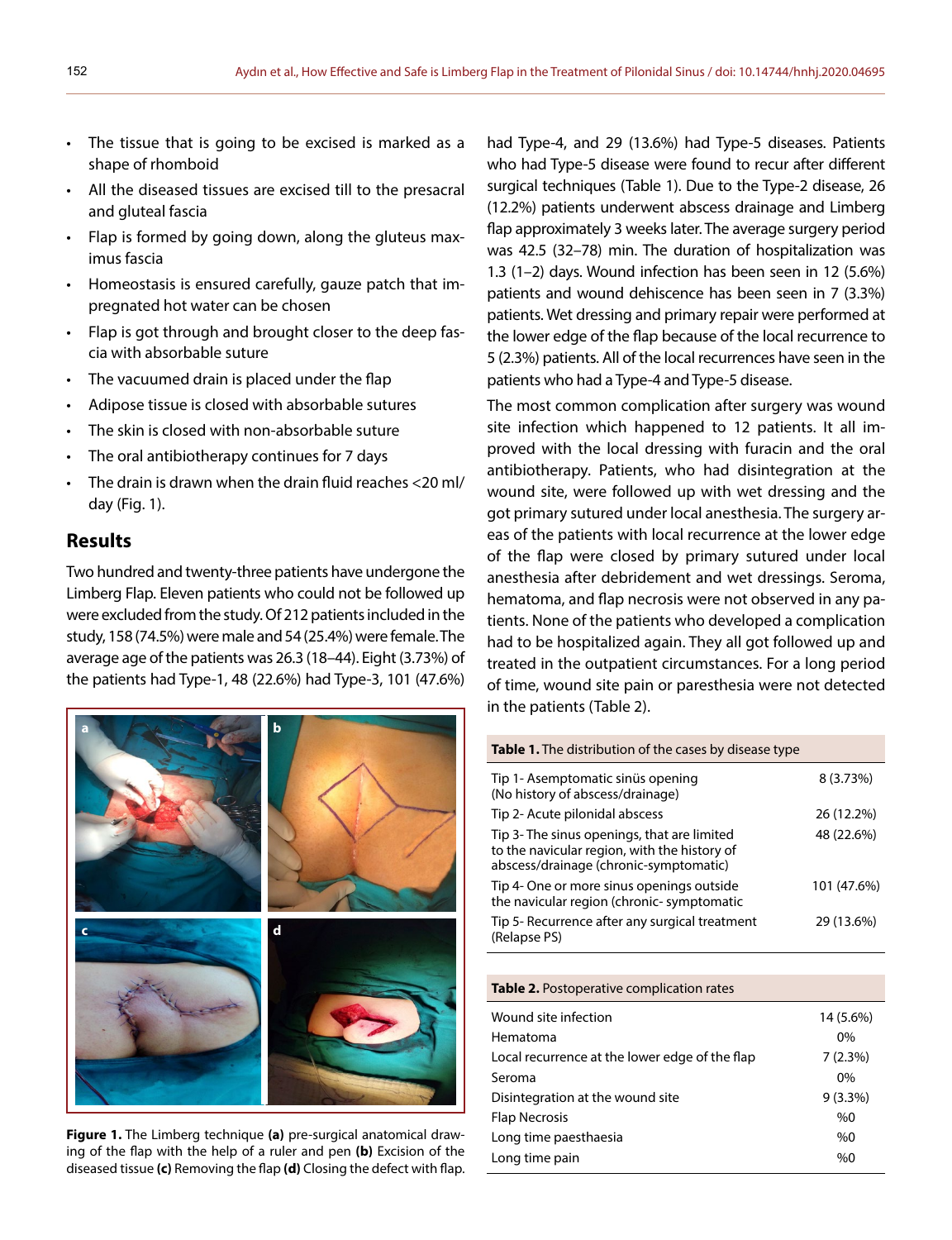In our study, all the patients have drained and have mobilized on the 1<sup>st</sup> day after the surgery. All the patients were discharged on the 1<sup>st</sup> and 2<sup>nd</sup> days, the drains were removed on the 3<sup>rd</sup>–4<sup>th</sup> days after the surgery and dressings were applied with furacin, sutures are removed between the 12<sup>th</sup> and 14<sup>th</sup> days.

# **Discussion**

The surgical treatment of PS disease is examined into two titles as surgical and non-surgical methods. The phenols treatment (80% phenols) is one of the most preferred methods among non-surgical treatments. It helps sinus to be scleroses and to close by injecting into the sinus under the local anesthesia. Even though it has been indicated that it can be used in all types of diseases, it has been determined that the success rate is between 60% and 100% and the best result is obtained for the cases that the number of sinus orifices are between 1 and  $3^{[17]}$ . In a study, it has been stated that while phenols treatment is more suitable for the uncomplicated patients with 1 or 2 sinus orifices, surgical methods are more appropriate for the patients with 3 or more sinus orifices<sup>[18]</sup>. The biggest disadvantage (of phenols treatment) is that it requires repetitive sessions. Doğru et al.<sup>[19]</sup> have reported the success rate is 95% in primary cases and 91% in recurrence cases in their study. Bayhan et al.<sup>[20]</sup> have compared the technics of modified Limberg and crystallized phenols and they could not find any difference between those methods.

There are studies suggesting that the method of crystallized phenols increases the quality of life compared to the primary closure and is as effective as the technique of excision (open technique). We could not present any information about the topic since we did not have an experience of using phenols methods in our clinic during this study. However, if a surgical method is planned for the patient, we believe that the method to be chosen is Limberg flap and the technique of phenols/crystallized can be used in selected patients<sup>[21-23]</sup>.

Silver nitrate has the effects of epithelium cell damage, anti-inflammatory and neovascularized with its lytic effect. It can be placed into the tract as crystal or stick. The recurrence rate is not known completely and it is recommended as an initial treatment for eligible patients<sup>[24]</sup>. It has been stated that phenols, silver nitrate, endoscopic PS treatment, cryosurgery, radiofrequency ablation treatment and fibrin glue methods can be used as an alternative to conventional surgical methods or as initial therapy in the treatment of uncomplicated patients. There are advan-

tages and disadvantages of all the methods as well as there have not studies involving a sufficient number of patients been available yet for those methods mentioned.

Platelet-rich plasma and Negative-Pressure Wound Therapy can be applied in wide-complicated PS patients by combining surgical methods for selected patients[25,26]. However, broad research is required for both of those methods. Type-1 disease is generally not required treatment. Good personal hygiene and local hair cleaning are recommended for those patients. There is no consensus on the period of mechanical hair cleaning is performed<sup>[27]</sup>. In our clinic, we suggest for Type-1 patients to perform mechanical hair cleaning up to 6 months. In our study, although these suggestions were made and followed up, 3.7% of Type-1 patients desired to have surgery due to the current disease anxiety and the worry of getting worse in the future. Therefore, their operations were performed.

It is indicated that in Type-2 disease, abscess drainage and if it is possible cleaning the hair inside, wet dressing, oral antibiotic treatment and after the abscess has healed definitive surgical treatment are required<sup>[13]</sup>. In our study, 8.9% (26) of Type-2 patients are treated first drainage and oral antibiotics, then they are treated with the method of Limberg flap and successful results have taken. Even though the methods of incision and debridement, excision and open/marsupialization, excision and primary closing, excision and flap closing are recommended for the surgical treatment of chronic PS disease, the most important advantage of flap surgeries is that closing the defect that occurs after removing the diseased area, without any tension in the tissue and flatting the natal trough.

Studies have argued that primary closure can be used in uncomplicated disease while flap should be used in complicated and recurrent disease<sup>[28]</sup>. When compared with the open procedure and the Limberg flap, it was indicated that there was no difference in terms of post-operative infection<sup>[29]</sup> and wound healing was better in the method of Limberg flap<sup>[30]</sup>. In a study comparing the primary closure and the method of Limberg flap when the wound infection is considered, it is pointed out that the possibility to develop an infection is almost ten times lower in patients who are treated with flap method<sup>[31]</sup>.

The method of Limberg flap is associated with less formation of seroma and less recurrence compared to the method of Karydakis flap<sup>[32]</sup>. Furthermore, it is specified that Limberg flap is more reliable and feasible than the method of Karydakis flap in ways of short hospitalization period (1.4–3 days), early return to work, and determining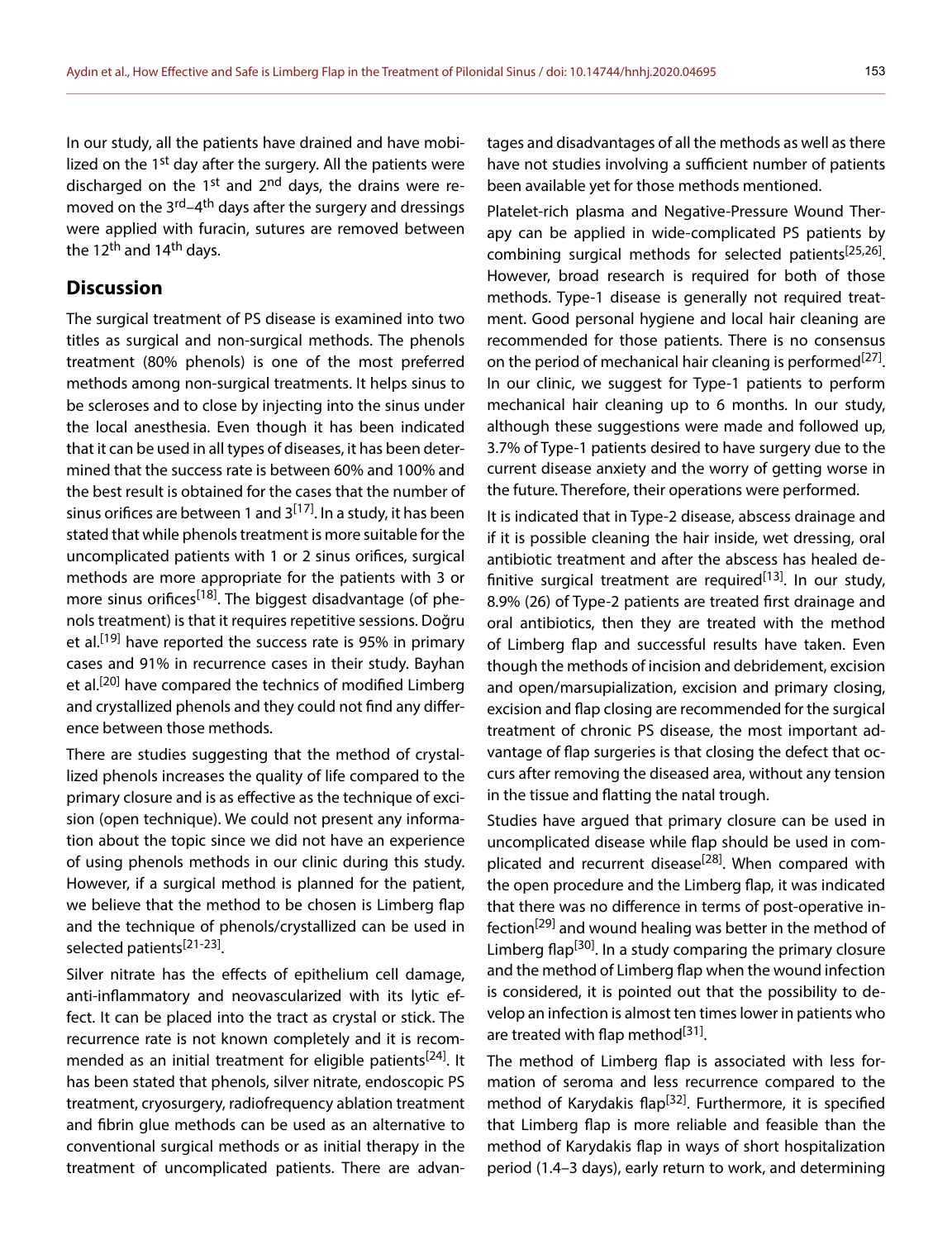long-term relapse rates<sup>[33]</sup>.

Flap operations are, especially, recommended for the treatment of complicated (Type-4) and recurrence (Type-5) PS disease<sup>[34]</sup>. Limberg flap is one of the most commonly used methods in the surgical treatment of refractory disease. The results of this technique in terms of the recurrence of the disease (0–6%) and the tolerance of the patient are pleasing<sup>[35]</sup>. In our study, wound site infection was observed in 14 (6.6%) patients and wound disintegration was seen in 9 (4.2%) patients. Moreover, at the lower edge of the flap, local recurrence was observed in 7 (3.3%) patients. Seroma, hematoma, and flap necrosis were not seen in any patients. In the long term, wound pain and paresthesia were not observed in patients. Almost 61.2% of patients who underwent Limberg flap consisted of Type-4 and Type-5 patients. Once we added Type-3 patients who are chronic symptomatic, this rate became approximately 83.8%. Our low complication and our recurrence rates are important in the way of demonstrating that the Limberg flap has successfully applied by us and preferred in accordance with its true indication.

In a randomized study comparing the Limberg flap and the primary closure, it was found out that after Limberg flap while there was less pain, short mobilization period (1–2 days), less complication (3% and 24%), earlier return to work (9.5 and 19 days), and less recurrence rates, the duration of the operation was longer (45 and 60 min)<sup>[36]</sup>. In this study, the duration of the operation, hospitalization period and complication rates are similar to the current studies and these results prove the effectiveness and reliability of the Limberg flap.

Compared to the V-Y advancement flap, there was no difference between wound complications and hospitalization periods, while the recurrence rate was found to be low after Limberg flap<sup>[37]</sup>. Considering the deep intergluteal trough which is one of the factors in the etiopathogenesis of PS disease, fixing the intergluteal trough by flap surgeries seems to be a more rational approach. Post-operative drains reduce the incidence of fluid retention in the wound. However, it makes no difference in terms of wound infection and recurrence<sup>[38,39]</sup>. In a study involving 353 patients, the infection rate was reported as 6.5% and the seroma rate was 2.2% without the use of a drain<sup>[40]</sup>. In our study, we carefully controlled bleedings, applied a hot compress to the defect area and placed drain for all of our patients. Moreover, none of our patients has developed seroma or hematoma. Our infection rate has been determined as 6.6% in acceptable limits. Limberg and Karydakis flap methods are compared in two randomized studies and it was obtained that both of the methods produce similar clinical results. However, in a research, infectious complications were found to be higher after Karydakis flap<sup>[41,42]</sup>. Güner et al.<sup>[43]</sup> found out that the cleft lift procedure was more preferable due to the short operation span and better life quality score in a study comparing cleft lift and Limberg flap. They also, noted that there were more slightly excised tissue weight, better pain score and less physical limitation. The purpose of the treatment procedure to be chosen should be to achieve low complication and recurrence rate, to choose the method that will disrupt the patient's comfort the least, to provide short recovery and dismissal time and good cosmetic results.

#### **Conclusion**

Even though PS disease seems to be an ordinary disease, it still retains its importance because it can recur and none of the treatment methods has zero recurrence rate. Nowadays, though it is stated that minimal invasive methods are effective for the treatment of the disease, we believe that surgical methods are more appropriate for the treatment. In addition, the surgical method to be chosen should be Limberg flap that is a reliable and effective procedure with its low recurrence rates, short hospitalization period, and low rate of complications.

**Ethics Committee Approval:** Gıresun University Faculty of Medicine, 02.06.2020, E23851.

**Peer-review:** Externally peer-reviewed.

**Authorship Contributions:** Concept: I.A.; Design: I.A.; Data Collection or Processing: I.A.; Analysis or Interpretation: T.K.; Literature Search: I.A., T.K.; Writing: I.A.

**Conflict of Interest:** None declared.

**Financial Disclosure:** The authors declared that this study received no financial support.

#### **References**

- 1. da Silva JH. Pilonidal cyst: Cause and treatment. Dis Colon Rectum 2000;43:1146–56. [\[CrossRef\]](https://doi.org/10.1007/BF02236564)
- 2. Karydakis GE. New approach to the problem of pilonidal sinus. Lancet 1973;2:1414–5[. \[CrossRef\]](https://doi.org/10.1016/S0140-6736(73)92803-1)
- 3. Templeton HJ. Foreign body granuloma or interdigital cysts with hair formation. Arch Dermatol Suyph 1942;46:157-8.
- 4. Karydakis GE. Easy and successful treatment of pilonidal sinus after explanation of its causative process. Aust N Z J Surg 1992;62:385–9. [\[CrossRef\]](https://doi.org/10.1111/j.1445-2197.1992.tb07208.x)
- 5. Akinci OF, Bozer M, Uzunköy A, Düzgün SA, Coşkun A. Incidence and aetiological factors in pilonidal sinus among Turk-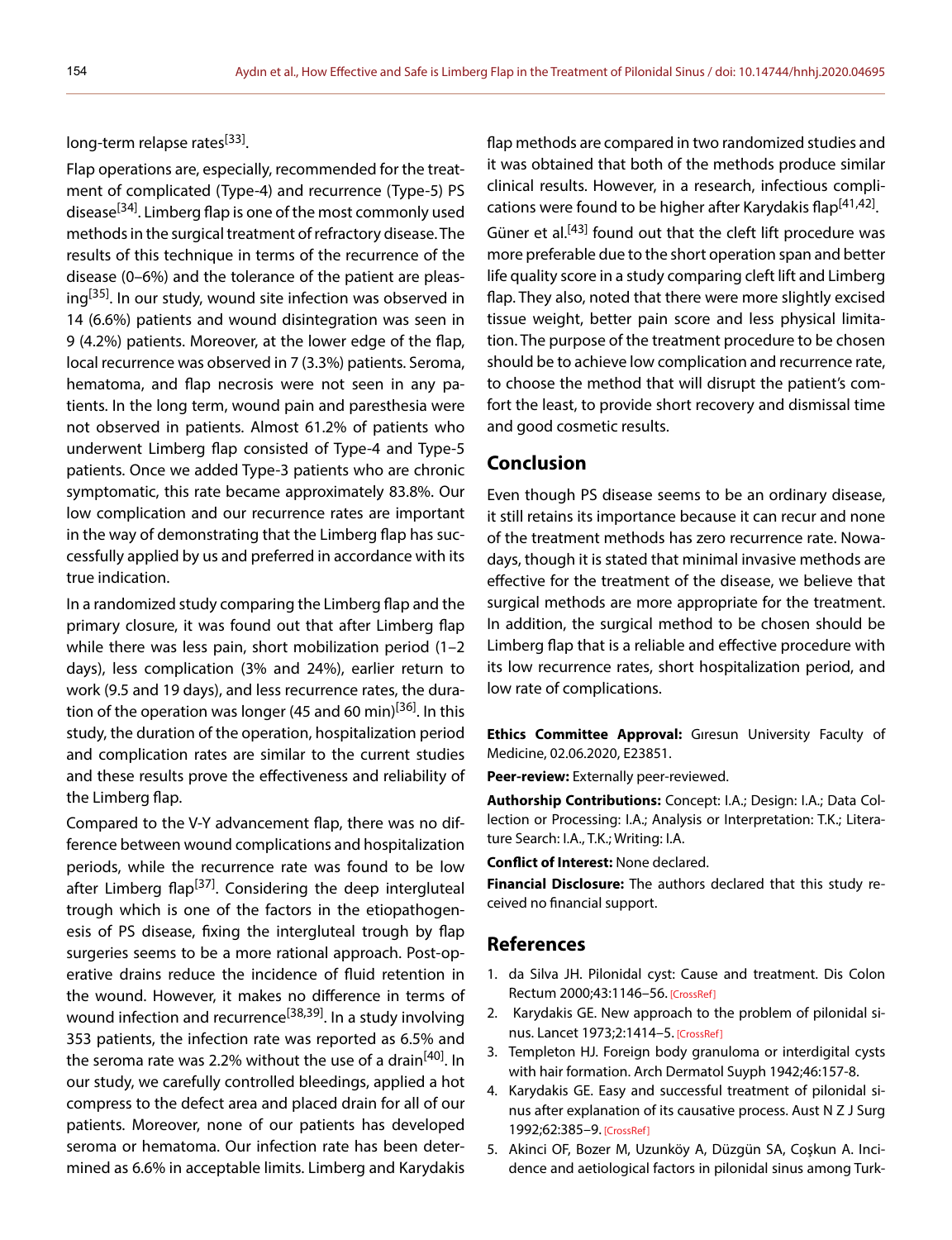ish soldiers. Eur J Surg 1999;165:339–42[. \[CrossRef\]](https://doi.org/10.1080/110241599750006875)

- 6. Cosentini E. Knowledge based therapy of pilonidal sinus. Eur Surg 2004;36:166–7[. \[CrossRef\]](https://doi.org/10.1007/s10353-004-0051-1)
- 7. Medscape. Pilonidal cyst and sinus. Available at: http:// emedicine.medscape. com/article/788127-overview. Accessed Aug 30, 2017.
- 8. NHS. Pilonidal sinus. Available at: https://www.nhs.uk/conditions/pilonidal-sinus/. Accessed Mar 2, 2022.
- 9. Tocchi A, Mazzoni G, Bononi M, Fornasari V, Miccini M, Drumo A, et al. Outcome of chronic pilonidal disease treatment after ambulatory plain midline excision and primary suture. Am J Surg 2008;196:28–33[. \[CrossRef\]](https://doi.org/10.1016/j.amjsurg.2007.05.051)
- 10. Girgin M, Kanat BH, Ayten R, Cetinkaya Z, Kanat Z, Bozdağ A, et al. Minimally invasive treatment of pilonidal disease: Crystallized phenol and laser depilation. Int Surg [2012;97:288–92.](https://doi.org/10.9738/CC130.1)
- 11. Mentes O, Oysul A, Harlak A, Zeybek N, Kozak O, Tufan T. Ultrasonography accurately evaluates the dimension and shape of the pilonidal sinus. Clinics (Sao Paulo) 2009;64:189-92[. \[CrossRef\]](https://doi.org/10.1590/S1807-59322009000300007)
- 12. Tezel E. A new classification according to navicular area concept for sacrococcygeal pilonidal disease. Colorectal Dis 2007;9:575–6. [\[CrossRef\]](https://doi.org/10.1111/j.1463-1318.2007.01236.x)
- 13. Tezel E, Bostancı H, Azılı C, Kurukahvecioğlu O, Anadol Z. Pilonidal sinüs hastalığı ve tedavisine yeni bir bakış. Marmara Med J 2009;22:85–9.
- 14. Özben V, Baca B. Pilonidal sinüs hastalığı ve cerrahi tedavisi. Turkiye Klinikleri J Gen Surg-Special Topics 2016;9:55–61.
- 15. Duman K, Özdemir Y, Sücüllü İ, Akın ML. Sakrokoksigeal pilonidal sinüsün cerrahi tedavisi. Arşiv Kaynak Tarama Derg 2013;22:86–98.
- 16. Eryilmaz R, Sahin M, Alimoglu O, Dasiran F. Surgical treatment of sacrococcygeal pilonidal sinus with the Limberg transposition flap. Surgery 2003;134:745–9[. \[CrossRef\]](https://doi.org/10.1016/S0039-6060(03)00163-6)
- 17. Kayaalp C, Aydin C. Review of phenol treatment in sacrococcygeal pilonidal disease. Tech Coloproctol [2009;13:189–93.](https://doi.org/10.1007/s10151-009-0519-x)
- 18. Stansby G, Greatorex R. Phenol treatment of pilonidal sinuses of the natal cleft. Br J Surg 1989;76:729-30[. \[CrossRef\]](https://doi.org/10.1002/bjs.1800760727)
- 19. Dogru O, Camci C, Aygen E, Girgin M, Topuz O. Pilonidal sinus treated with crystallized phenol: An eight-year experience. Dis Colon Rectum 2004;47:1934–8[. \[CrossRef\]](https://doi.org/10.1007/s10350-004-0720-y)
- 20. Bayhan Z, Zeren S, Duzgun SA, Ucar BI, Alparslan Yumun HN, Mestan M. Crystallized phenol application and modified Limberg flap procedure in treatment of pilonidal sinus disease: A comparative retrospective study. Asian J Surg [2016;39:172–7.](https://doi.org/10.1016/j.asjsur.2015.12.007)
- 21. Topuz O, Sözen S, Tükenmez M, Topuz S, Vurdem UE. Crystallized phenol treatment of pilonidal disease improves quality of life. Indian J Surg 2014;76:81–4. [\[CrossRef\]](https://doi.org/10.1007/s12262-012-0610-9)
- 22. Girgin M, Kanat BH. The results of a one-time crystallized phenol application for pilonidal sinus disease. Indian J Surg 2014;76:17–20. [\[CrossRef\]](https://doi.org/10.1007/s12262-012-0548-y)
- 23. Calikoglu I, Gulpinar K, Oztuna D, Elhan AH, Dogru O, Akyol C, et al. Phenol injection versus excision with open healing in pilonidal disease: A prospective randomized trial. Dis Colon Rectum 2017;60:161-9. [\[CrossRef\]](https://doi.org/10.1097/DCR.0000000000000717)
- 24. Attaallah W, Tuney D, Gulluoglu BM, Ugurlu MU, Gunal O, Ye-

gen C. Should we consider topical silver nitrate irrigation as a definitive nonsurgical treatment for perianal fistula? Dis Colon Rectum 2014;57:882–7. [\[CrossRef\]](https://doi.org/10.1097/DCR.0000000000000143)

- 25. Biter LU, Beck GM, Mannaerts GH, Stok MM, van der Ham AC, Grotenhuis BA. The use of negative-pressure wound therapy in pilonidal sinus disease: A randomized controlled trial comparing negative-pressure wound therapy versus standard open wound care after surgical excision. Dis Colon Rectum 2014;57:1406–11. [\[CrossRef\]](https://doi.org/10.1097/DCR.0000000000000240)
- 26. Mohammadi S, Nasiri S, Mohammadi MH, Malek Mohammadi A, Nikbakht M, Zahed Panah M, et al. Evaluation of platelet-rich plasma gel potential in acceleration of wound healing duration in patients underwent pilonidal sinus surgery: A randomized controlled parallel clinical trial. Transfus Apher Sci 2017;56:226–32[. \[CrossRef\]](https://doi.org/10.1016/j.transci.2016.12.032)
- 27. Terzi C, Canda AE, Unek T, Dalgic E, Fuzun M. What is the role of mechanical bowel preparation in patients with pilonidal sinus undergoing surgery? Prospective, randomized, surgeon-blinded trial. World J Surg 2005;29:1465–71[. \[CrossRef\]](https://doi.org/10.1007/s00268-005-0007-z)
- 28. Lee PJ, Raniga S, Biyani DK, Watson AJ, Faragher IG, Frizelle FA. Sacrococcygeal pilonidal disease. Colorectal Dis 2008;10:639– 52. [\[CrossRef\]](https://doi.org/10.1111/j.1463-1318.2008.01509.x)
- 29. Jabbar MS, Bhutta MM, Puri N. Comparison between primary closure with Limberg Flap versus open procedure in treatment of pilonidal sinus, in terms of frequency of post-opera-tive wound infection. Pak J Med Sci 2018;34:49-53. [\[CrossRef\]](https://doi.org/10.12669/pjms.341.13929)
- 30. Bali İ, Aziret M, Sözen S, Emir S, Erdem H, Çetinkünar S, et al. Effectiveness of Limberg and Karydakis flap in recurrent pilon-idal sinus disease. Clinics (Sao Paulo) 2015;70:350-5. [\[CrossRef\]](https://doi.org/10.6061/clinics/2015(05)08)
- 31. Cihan A, Mentes BB, Tatlicioglu E, Ozmen S, Leventoglu S, Ucan BH. Modified Limberg flap reconstruction compares favourably with primary repair for pilonidal sinus surgery. ANZ J Surg 2004;74:238–42[. \[CrossRef\]](https://doi.org/10.1111/j.1445-2197.2004.02951.x)
- 32. Sahebally SM, McMahon G, Walsh SR, Burke JP. Classical Limberg versus classical Karydakis flaps for pilonidal disease- an updated systematic review and meta-analysis of randomized controlled trials. Surgeon 2019;17:300-8[. \[CrossRef\]](https://doi.org/10.1016/j.surge.2018.07.004)
- 33. Sözen S, Topuz O, Donder Y, Emir S, Ozdemir CS, Keceli M, et al. Sakrokoksigeal pilonidal sinüsün cerrahi tedavisinde Karydakis flep ile Limberg flep ameliyatlarının karşılaştırılması (erken dönem sonuçları). Ulusal Cerrahi Derg 2010;3:153–6.
- 34. Steele SR, Perry WB, Mills S, Buie WD; Standards Practice Task Force of the American Society of Colon and Rectal Surgeons. Practice parameters for the management of pilonidal disease. Dis Colon Rectum 2013;56:1021–7. [\[CrossRef\]](https://doi.org/10.1097/DCR.0b013e31829d2616)
- 35. Muzi MG, Milito G, Cadeddu F, Nigro C, Andreoli F, Amabile D, et al. Randomized comparison of Limberg flap versus modified primary closure for the treatment of pilonidal disease. Am J Surg 2010;200:9–1[4. \[CrossRef\]](https://doi.org/10.1016/j.amjsurg.2009.05.036)
- 36. Akca T, Colak T, Ustunsoy B, Kanik A, Aydin S. Randomized clinical trial comparing primary closure with the Limberg flap in the treatment of primary sacrococcygeal pilonidal disease. Br J Surg 2005;92:1081–4. [\[CrossRef\]](https://doi.org/10.1002/bjs.5074)
- 37. Unalp HR, Derici H, Kamer E, Nazli O, Onal MA. Lower recur-